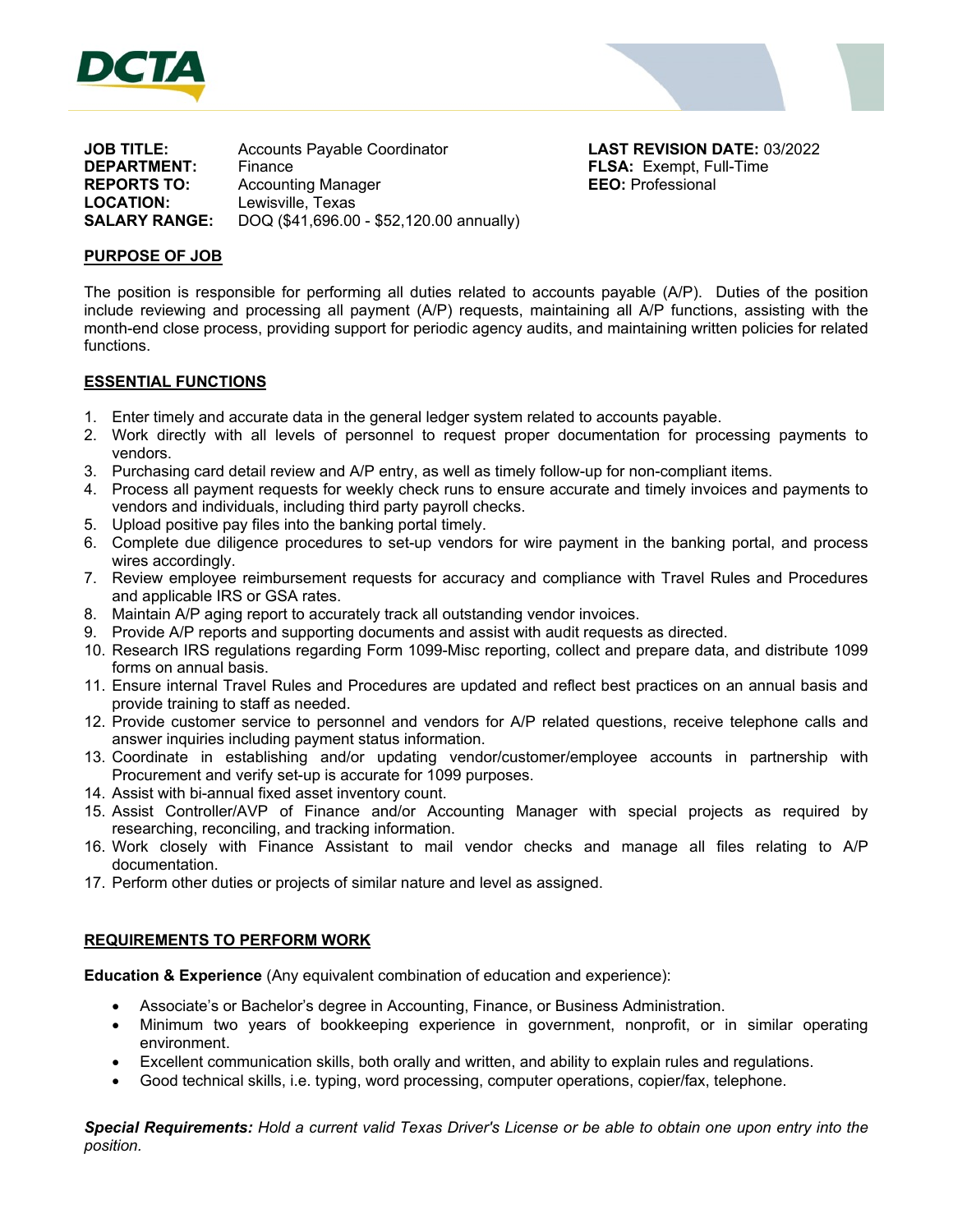



## **Knowledge of:**

- Microsoft Office suite including Word, Excel, Outlook, PowerPoint.
- Experience with Superion ONESolution Finance preferred.
- Knowledge of 1099-misc reporting requirements highly preferred.
- Principles and practices of basic accounting and clerical methods.
- Proper public and telephone contact techniques and etiquette.

## **Ability to:**

- Display positive interpersonal skills to include tact, listening, stewardship, and conceptualization.
- Be adept in oral and written communications in a proactive manner.
- Act responsibility and ethically when working with sensitive financial information.
- Establish cooperative working relationships and communicate effectively and sensitively with internal and external customers.
- Work independently to perform a variety of functions and manage multiple projects at one time while working in a dynamic environment with changing priorities to meet established deadlines.
- Think independently and provide self-direction, solve various problems, and make informed rational decisions.
- Exhibit strong problem-solving skills and exceptional customer service orientation.
- Organize files and documentation and perform accounting clerical work.
- Interpret, apply, and explain relevant regulations, rules, and procedures.
- Understand, interpret and be able to explain department office policies, rules and practice .
- Operate standard office machines, such as computers, calculators, and copiers, as well as type accurately at an acceptable rate of speed.

## **The ideal candidate will:**

- Foster a culture that values critical thinking, good judgement, and problem solving, as well as encourages constructive feedback, engagement, inclusion, and diversity at all levels.
- Hold the ability to get along with others, individually and in a large group. Has the desire to care for the organization's well-being and for the co-workers with whom they interact. Interested in partaking in group development and team building activities.
- Be open to collaborate and work in a team-oriented and helping environment.
- Possess an influential and welcoming communication style.

# **PHYSICAL ACTIVITIES**

Physical activities include, but are not limited to: on a continuous basis, sitting at a desk for long periods of time; researching information both in written form and on the computer; using a computer and monitor for long periods of time; intermittently twisting and reaching office equipment; writing or using keyboard to communicate through written means; occasionally running errands; lifting light weight; reaching above the waist, and reaching below the waist; repetitive motion and fingering when using computer keyboard and/or 10-key calculator; and seeing, talking and hearing when dealing with internal and external customers. The essential functions of this position require the daily use of a computer, telephone, and calculator. The essential functions of this position are performed in an office environment.

#### **Additional perks and benefits that accompany full-time employment with DCTA:**

- Telecommuting options available, if suitable for your position.
- Flexible office hours are permitted, given a regular 8-hour workday that brackets the agency's core hours from 9:00am – 4:00pm (i.e. 7:30 am to 4:30pm, or 9:00am to 6:00pm). These flex hours are coordinated with your supervisor.
- One 8-hour paid day off for your birthday.
- Employee portions of Medical and Dental benefits are 100% paid by the employer.